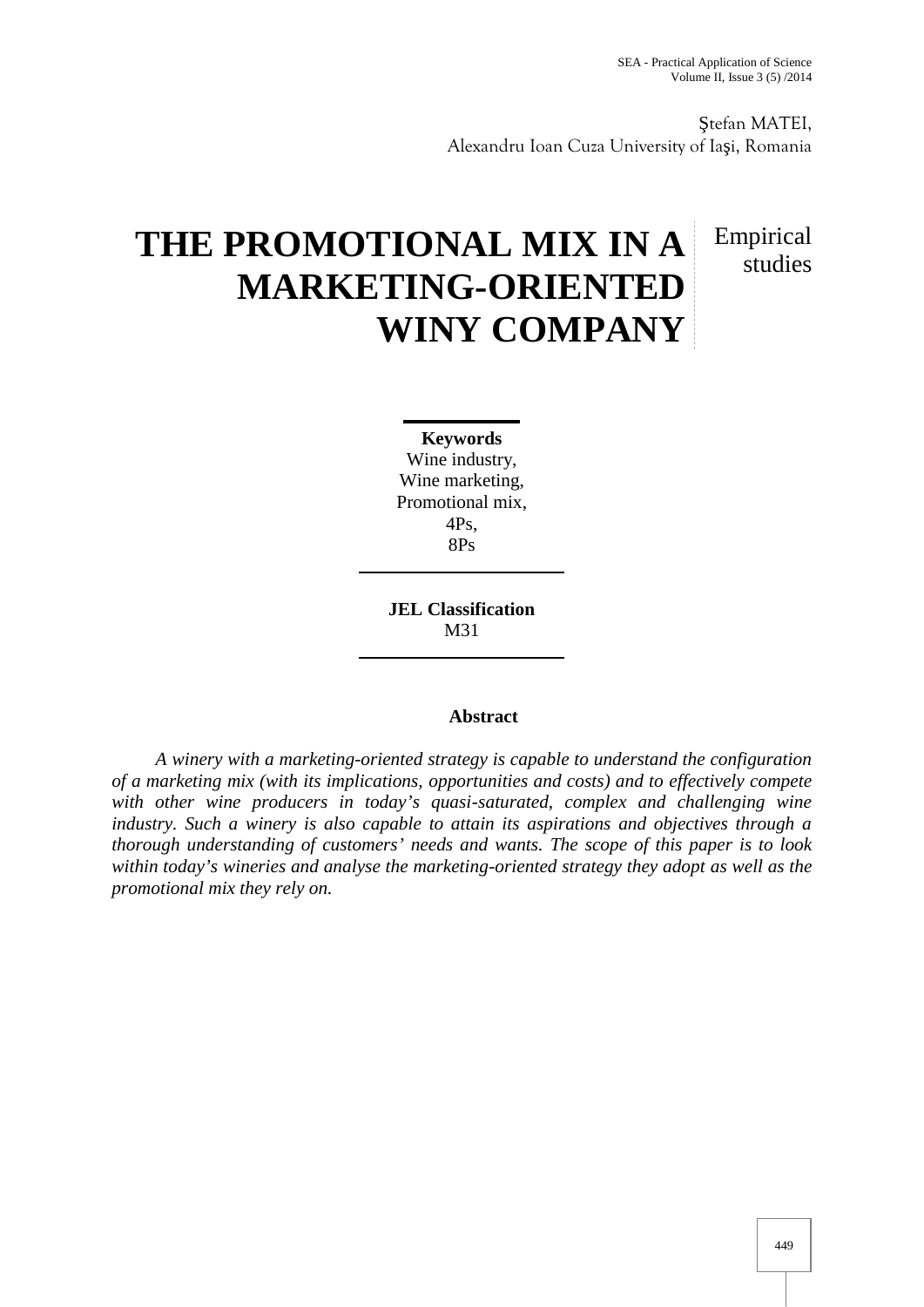### **1. INTRODUCTION**

In the contemporary society wine is an indispensable asset in many important moments of our life. Wine is today synonymous with good taste, fine gastronomy and culture, giving to the connoisseur the quality of a "sophisticated person". Moreover, given the continuing growth in the number of scientific publications or materials, but also of their quality (at least within 1985-2014), concerning the study of wine, we can also state that we are witnessing a growing interest to this "potion". Therefore, we acknowledge the findings of authors such as Storchmann (2011) according to whom the increasing popularity of wine in the academic circles reveals the emergence of a new academic field, namely wine-economics. To a certain point, most of the economists, predecessors of our time, raised the subject (either by way of example, be only mentioned) in their work, of wine (some of them are David Ricardo, Alfred Marshall, Leon Walras, John Stuart Mill, Karl Marx or Adam Smith).

Given this context and taking into consideration the facts in the wine industry, we can state that it is extremely important for wine producers to understand the configuration of a marketing strategy and the implications and opportunities within its implementation in the activity they carry out (see Brostrom and Brostrom, 2009). We cannot expect from a winery to sell its products only for the fact that it produces this; they put an attractive price and make it available to consumers on the target market. Wine companies must communicate with their customers regarding the wine they offer. Precisely from here the importance of promotional mix derives, as a component of the marketing mix for a wine company. This being said, the current paper aims at performing a critical investigation in the role that the marketing mix plays in the wine industry highlighting the importance of the promotional strategy within this mix.

#### **2. THE IMPORTANCE OF A MARKETING- ORIENTED STRATEGY FOR A WINERY**

Wine companies should clearly understand what implications of the marketing discipline exist in the activity they perform, in order to compete effectively on a somewhat saturated wine market. Only this way, a wine company can offer products that live up to the expectations of those customers available and able to purchase. Currently there are operating (and not only for Romania), wine companies which often prove to be inefficiently run by overwhelmed managers, applying the same old strategies, uncalibrated to the market trends and which do not incorporate marketing as a vital element in fulfilling the mission of that company. Several Romanian wine industry entrepreneurs have no thorough training (specialty), their actions

being based primarily on "experience made over time". Agricultural enterprises, in general in Romania, do not have their own marketing department, its tasks being awarded to the General Director (for small companies) or individuals designated to sell the company's products, but without a thorough grounding in terms of marketing wines.

Westling (2001) noted that most wine companies are geared more towards the production and sale of wine, but the distribution represents only a part of the process of marketing. In a strict sense of the term, many companies see in marketing only that part regarding the promotion, i.e. elements that refer to: label design and other components used in the packaging, shelf placement, representative agents at the counter, loyalty cards, dedicated tasting events etc. Indeed, these are all very important elements of marketing applied to the wine sector, but entrepreneurs' attention and efforts should not focus exclusively on them. In conclusion, advertising or product distribution are not synonymous to marketing, the latter has a particular reference to the knowledge of what must be produced. If, in our case there are identified the customer's needs and products of high, proper quality wine are created, being distributed and promoted effectively, these products will be sold very quickly. So the sale and promotion, along with product and price, are components of a highly complex marketing mix.

The involvement of marketing practices in the wine business implies tackling a wide range of activities, not just limiting to the process of placement of the product on the market. The process of sale is therefore only a part of the marketing efforts that a contractor should make. Peter Drucker goes further and states that "the aim of marketing is to make selling superfluous" (Kotler, 2009, p. 19). By this is meant that wine and everything related to it (packaging, promotional activities, pricing, public relations, etc.) could be marketed very effectively when the needs, desires, wishes and ambitions of the target market are known and fulfilled. Only when this happens, the product will sell itself. The sale takes into attention the transformation of the vine grower's product into cash, while marketing centers on consumer satisfaction by providing the product itself (wine) and everything related to it.

#### **3. THE 8Ps IN WINE MARKETING**

Development and implementation of a marketing plan in the field of vineyard can be a long and difficult process. The components of such a marketing plan are: marketing research and segmentation, market targeting and positioning, marketing mix, budgeting, implementation and control. The concern of the present study is directed toward the marketing mix. From the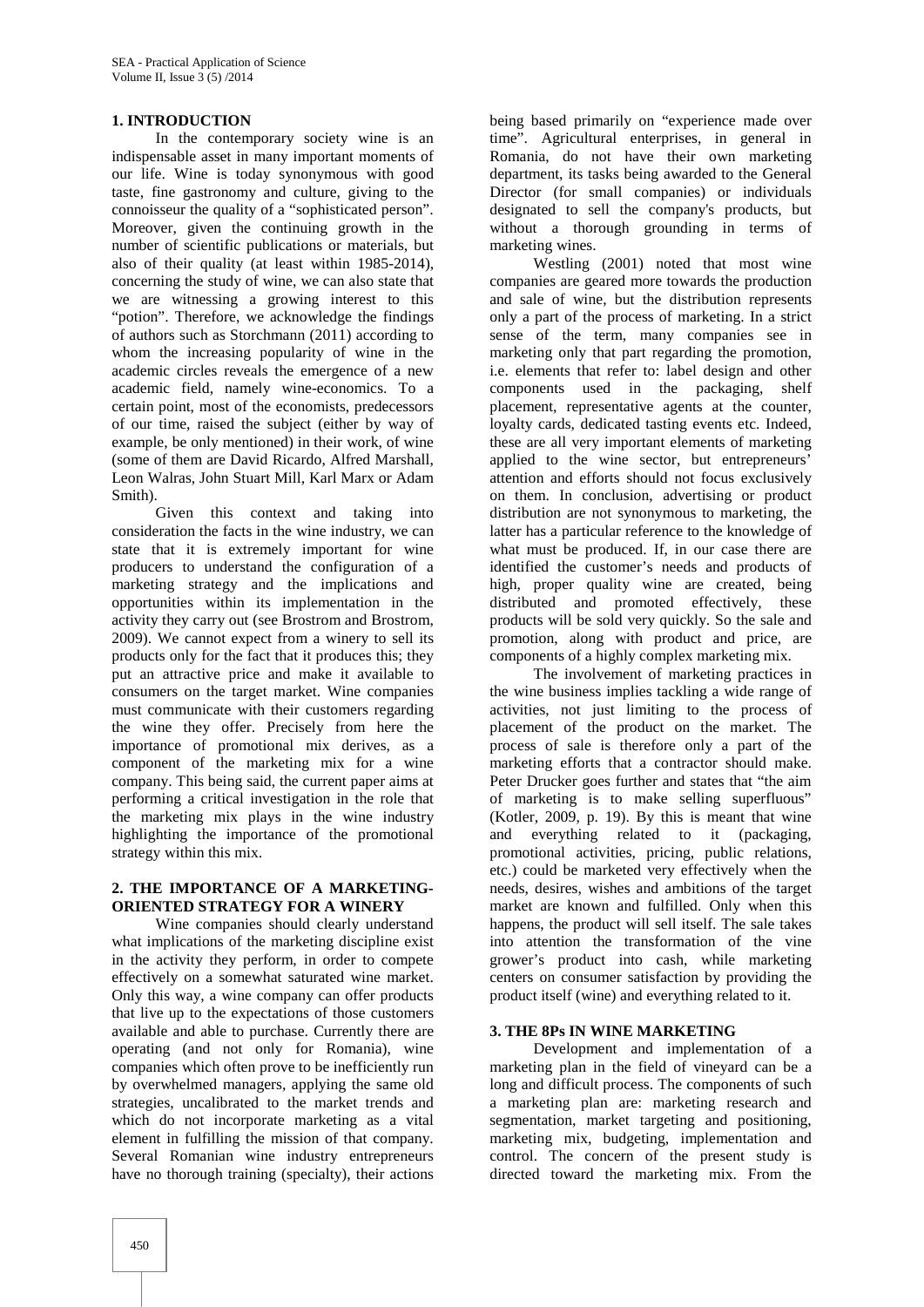perspective of 'vine grower', marketing mix shows him how a wine (or an assortment of wines) will be developed, quantified (at market prices), promoted and placed on the market. On the other hand, marketing mix from a 'consumer' perspective of grapevine products, it shall send the following messages: value added or need satisfied (by product), cost sacrificed (by price), information / the communication received (by promotion) and availability (by placement).

We can refer to McCarthy (1960) to describe the components of the marketing mix in the traditional sense, i.e. the 4Ps expressed *supra* (i.e., Product, Price, Placement, Promotion). Subsequently, various authors have extended the range with other items that they considered necessary to describe the marketing mix in the current context, i.e. PR and political power (Kotler, 1984), company personnel, physical evidence and Performance (Magrath , 1986) or Packaging (Sin, 2006). Although these P's (though sometimes interpretable from our point of view) are applied to a wide range of situations, it is not necessarily the case for wine marketing, or at least this may have different connotations when used in combination with wine product.

Hall and Mitchell (2008) prove the complexity of the supply chain of wine and introduce on the **8Ps** specific to wine marketing (see Figure 1), presented as different from the traditional 4Ps of marketing. Thus, they present the following specific components of the marketing mix in the wine industry: Product, Placement, Price, Promotion, Pack (packaging), Personal (human resource), Planning, Positioning. Some items are sometimes very similar to traditional marketing approaches, but in each case they were adapted to be directly applicable to marketing in wine industry. For example, the fact that the Placement is related to production, consumption and marketing of wine, this is a very important element thus having too many connotations to be associated only to the traditional sense of marketing. A basic concept associated with wine is *terroir*, the French term that aims to describe how all the elements related to a particular place (natural and cultural) are combined in a manner that cannot be replicated anywhere else. This is just one element that gives wine the complexity that it has and that inspires its life, giving the wine its soul. Planning is often understood as part of traditional marketing and many consider that actually this is all that marketing is about. However, wine experience shows that marketing planning does not receive the attention that it should. Although the marketing mix applicable in the wine sector borrows elements / components of traditional marketing (e.g., product, promotion, etc.), it also incorporates or reiterates coordinates specific to the sector.

# **4. THE PROMOTIONAL MIX OF A WINE COMPANY**

Given the offer and wide variety of wines available to consumers in the global market, the competitiveness in this sector is often quite fierce. In the wine industry, any manufacturer who wants to increase their sales or at least to defend its market share should engage in a form of promotion to maintain its customers. Among the components of the marketing used to promote wine by the manufacturers are advertising, sales promotion and public relations. However, there is a far wider range of tools and techniques to promote wine markets, that would be almost impossible for a single company, be it the largest market, to focus on the whole range, at the same time. Thus, companies must decide what tools and promotional techniques they approach, according to the philosophy and mission of the wine company and the results of the cost-benefit analysis.

The promotion activity can be quite expensive for a company, but when it is done properly, the return on the investment can be very high. The challenge that these raise, consists in the increased difficulty of measuring efficiency of special promotional strategy, and this especially when market conditions are constantly changing and wine companies are forced to adapt and reinvent themselves considering the promotional strategies adopted. There is a diversified portfolio of promotional tools and techniques that wine companies can use, these being grouped according to criteria such as: the advertised product, the objectives pursued or the means of promoting.

Hall and Mitchell (2008) provide a typology of the most important promotional tools used in the wine industry starting from the concept of "brand image agents" of wine. Wine, a complex product, symbolic and very technical, is based on a mix of information and impressions when its brand image is created. Brand image is, according to Stern, Zinkhan and Jaju (2001), an abstract concept that incorporates the influences of promoting achieved in the past, the reputation and the evaluation compared to the alternatives on the market. This information can come from many sources, some of which can be controlled or influenced by the vineyard while others are controlled by third parties. From these premises Hall and Mitchell (2008) start when they propose for analysis the formation of brand image agents of wine. As one can see in Fig 1, three main categories of wine image agents can be identified: a) induced - they are the result of a conscious effort of image provided by the manufacturer of wine (at company level or regional level) which gives it total control; b) autonomous - in this case, third parties provide information or impressions about wine, these owning control; c) organic - sources of unbiased and reliable information (such as acquaintances or friends who are knowledgeable about the wine in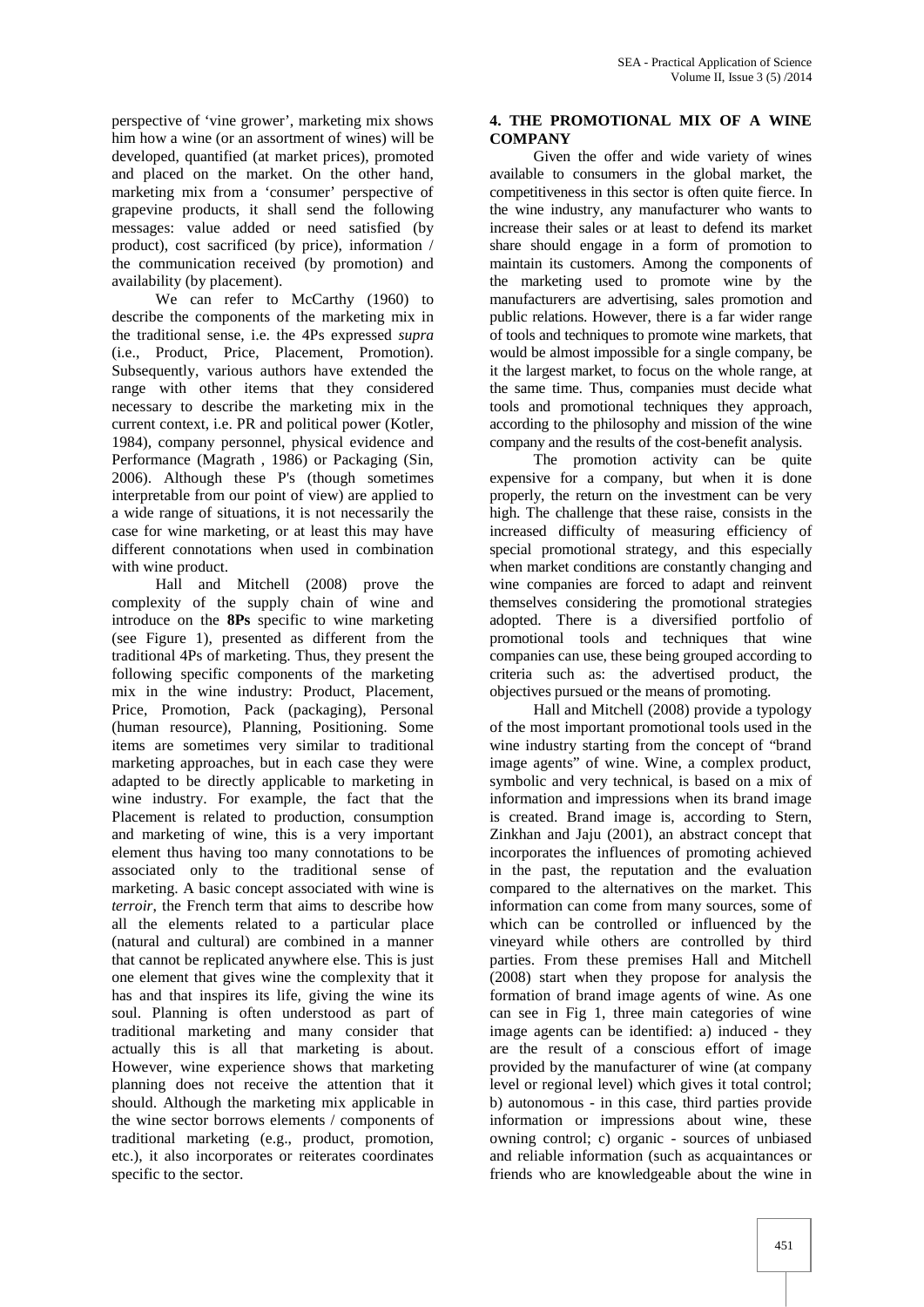question). For this analysis, the works of MacKay and Fesenmaier (1997) and Gartner (1993) were also considered.

Each of the three basic categories can be further divided into subcategories, each with a portfolio of specific promotional tools, as such: a) induced overt image agents, type I: advertising, public relations and sales promotion; b) induced overt image agents, type II: information to retail agents or other selling points; c) induced covert image agents, type I: paid advertising done by a celebrity, a chef cook, a wine critic or sommelier, product placement or sponsorship of an event; d) induced covert image agents, type II: promotion by the media, critics, chefs and other factors of influence; e) autonomous image agents, type I: wine-themed Events, competitions, festivals and reviews in the trade press (third party has the control); f) autonomous image agents, type II media channels that are not in their area of specialty - news, articles, videos etc .; g) organic unsolicited image agents: Voluntary recommendations by friends or family members; h) organic solicited image agents: recommendations requested from certain friends or family members (control is in the hand of third parties); i) organic image agents: tasting or wine consumption (control is held by the consumer).

The imaging agents in the category of the induced (and overt) play an important role in the strategy to promote wineries because they are the most easily to control by the winemaker. There is currently available to entrepreneurs in the wine domain, a wide range of techniques and promotional tools, each of them having a reach and a certain ability to communicate various aspects of the wine to consumer.

#### **5. CONCLUSIONS**

Given the complexity of such a commodity, *wine* (an almost enigmatic product), we should not wonder about the high degree of sophistication of the research in the wine domain and also the novelty of the formalities made. In this context, wine marketing (as a sub-domain of wine economics in the attention of many economist and researchers) can be very effective for a winery and can help it compete effectively in a somewhat saturated wine market. The present paper has shown how important it is for wine producers to understand the layout of a marketing strategy and the implications and opportunities in its implementation in the activity they perform.

According to one of the most popular myths of the wine industry, "a good wine sells itself". Unfortunately, although this expression is pleasant to the hearing and often found in stories told at the wine cellar or at autumn festivals, reality confirms the opposite. In order to take place the act of sale, the wine and the consumer must meet, but perhaps

more importantly, the consumer must first take note of the existence of the product and then he must be persuaded to choose a specific wine in detriment of many other wines on the market.

In this context, the strategy to promote a wine company may ensure the success and survival in the market or it may shorten the life cycle of the product (or of the company itself). From our point of view, the promotional mix is the most important part of wine marketing. Of course, at the disposal of entrepreneurs in the wine domain there is currently a wide range of techniques and promotional tools, each of them having a reach and a certain ability to communicate various aspects of the wine to the consumer.

#### **Acknowledgements**

This work was co-financed from the European Social Fund through the Sectoral Operational Programme Human Resources Development 2007- 2013, project number POSDRU/159/1.5/S/134197 "Performance and excellence in doctoral and postdoctoral research in Romanian economics science domain".

#### **Bibliography**

- [1] Brostrom, G., Brostrom, J., 2009. The business of wine : An encyclopedia. Greenwood Press, Westport, SUA.
- [2] Gartner, W., 1993. Image Formation Process. Journal of Travel and Tourism Marketing 2(2/3), p. 191-216.
- [3] Hall, C.M., Mitchell, R., 2008. Wine Marketing: A practical guide. Butterworth- Heinemann, Oxford, UK.
- [4] Ioan C.AM., Luca, F.Al., Sasu, C, 2013*The Specificity Of Personal Brand. Literature Review*, Management Intercultural, Volumul XV, Nr. 3 (29), pp. 171-182.
- [5] Ioan C.AM., Luca, F.Al., Sasu, C., 2013, *Personal Brand – From Theory To Practice In Contemporary Society. Literature Review*, Management Intercultural, Volumul XV, Nr. 3 (29), pp. 165-170
- [6] Ioan C.AM., Luca, F.Al., Sasu, C., 2014, *Marketingul personal în mediul online –*  $dez$ voltarea brandului prin *retelelor de socializare*, Management Intercultural, Vol XVI, nr.1 (30), pp. 102-115
- [7] Kotler, P., 1984. Rethink the marketing concept – there are 6 Ps not 4. Marketing News 18(19).
- [8] Kotler, P., Keller, K.L., 2009. Marketing management, 13rd edition, Prentice-Hall, Upper Saddle River, NJ.
- [9] MacKay, K.J., Fesenmaier, D.R., 1997. Pictorial element of destination in image formation. Annals of Tourism Research 24(3), p. 537-565.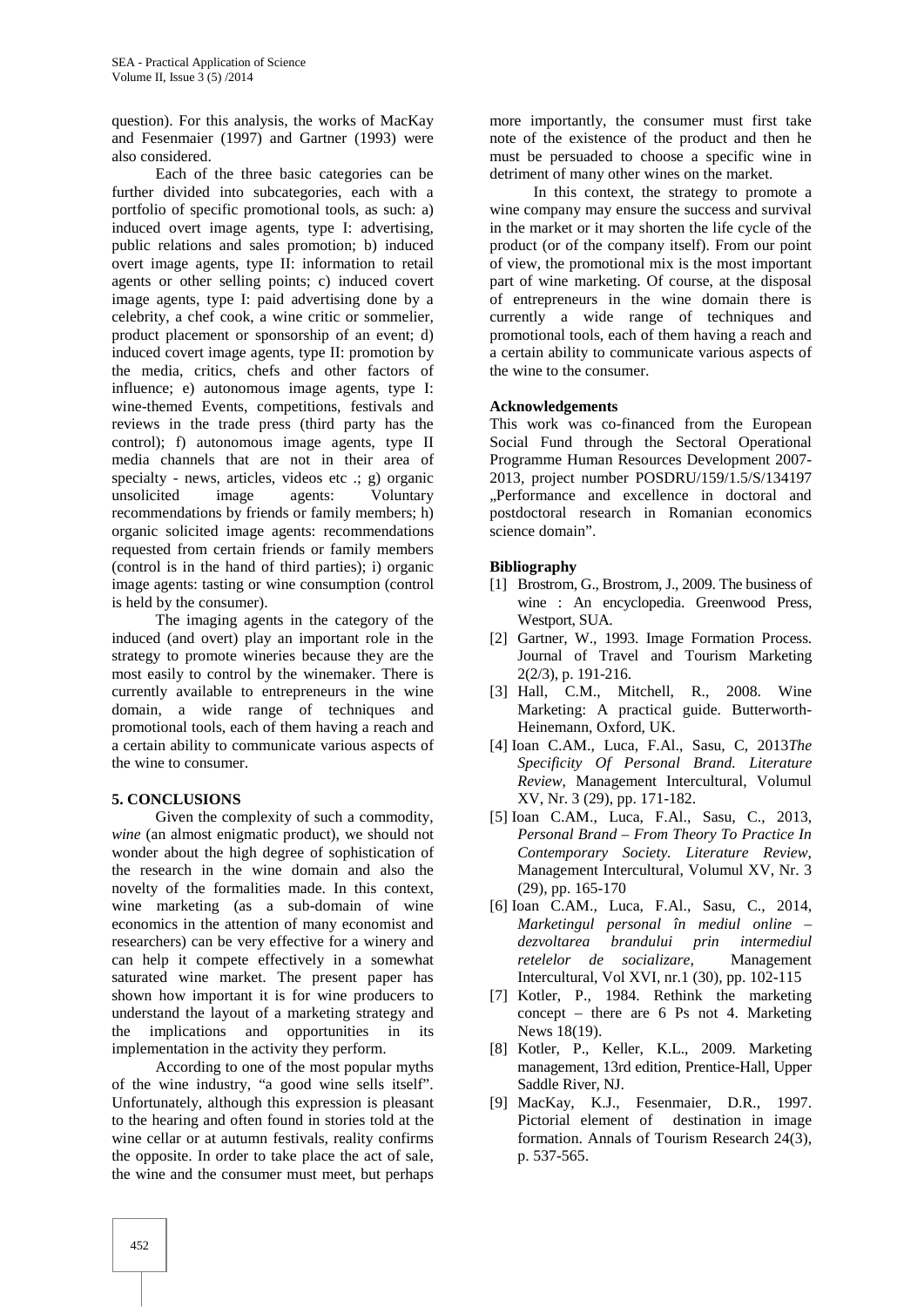- [10]Magrath, A.J., 1986. When marketing services, 4 Ps are not enough. Business Horizons 29(3), p. 44-50.
- [11]McCarthy, J.E., 1960. Basic Marketing: A Managerial Approach. Richard D. Irwin, Homewood.
- [12]Sin, C.Y., 2006. 10Ps of the marketing mix. The Star Online, n.p.
- [13]Stern, B.M., Zinkhan, G.M., Jaju, A., 2001. Marketing images. Marketing Theory 1(2), pp. 201-224.
- [14]Storchmann, K., 2011. Wine Economics: Emergence, Developments, Topics. *Agrekon* 50 (3), pp. 1-28.
- [15]Westling, B., 2001. Building Brand Equity in the Wine Industry. Available at http://www.marketingwine.com/pdfs/brandequ ity.pdf